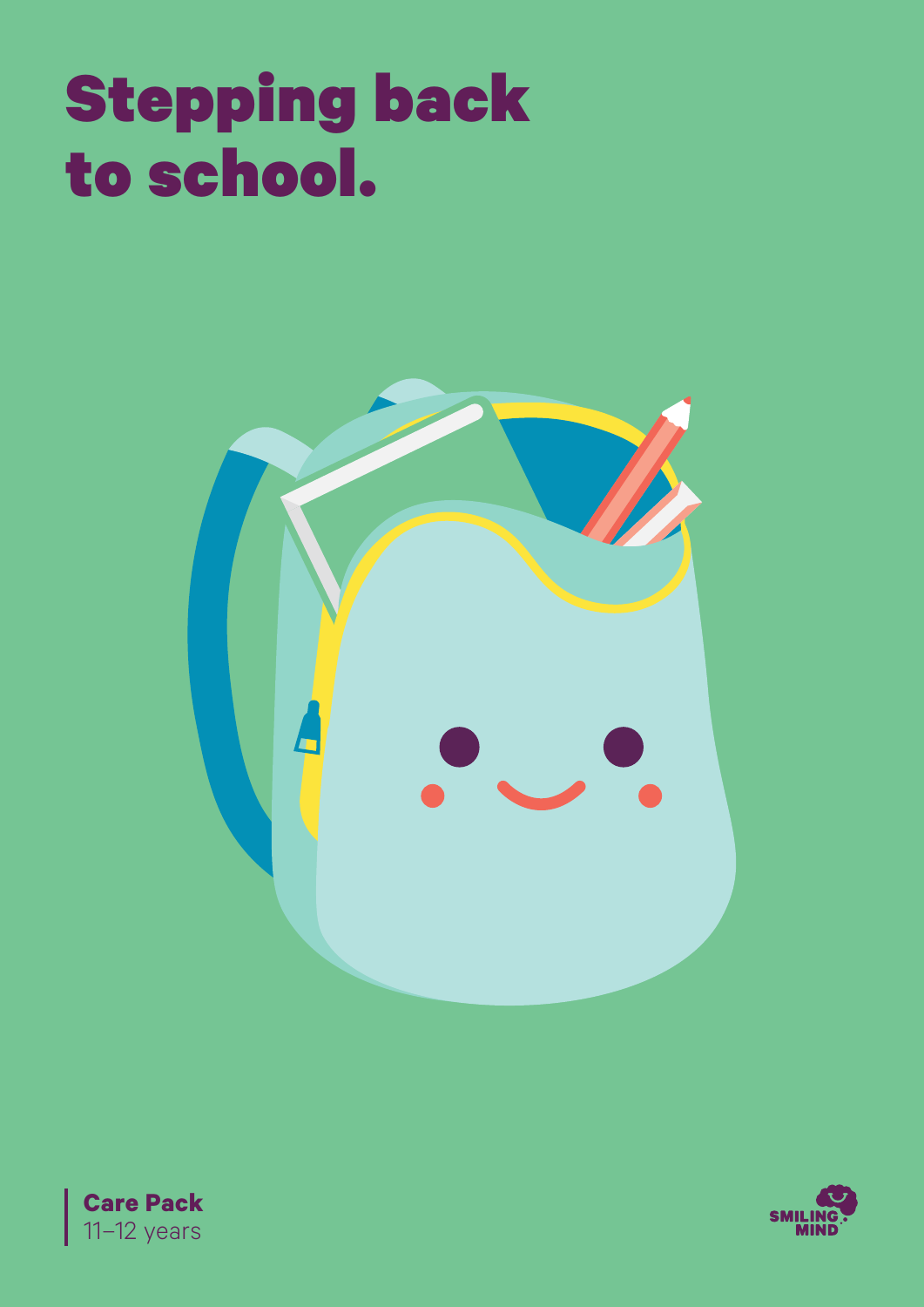# Stepping Forward To School

As parents, carers and teachers, we have found ourselves in the midst of uncertainty during the global health crisis. As we resume our regular school routines, a swirl of mixed emotions is completely normal and to be expected. Some of us can't wait to be back in the social field of a classroom. Others have relished the time at home and found it a welcome respite from the busyness of everyday life. Making a successful transition will be assisted by stepping forward mindfully and with purpose.

—



A common response to uncertainty is to imagine all kinds of possible scenarios playing out. Our children may feel worried about the virus, for example. They may also find it difficult to be separated from parents and carers who have supported them through this journey so far within the familiar surrounds of home. This is where mindfulness can play a role. When we attend to the present moment, we begin to become fully aware of how we are feeling and what we are doing. For the young people in our care, their ability to learn and grow depends upon being able to develop this essential skill.

Our children observe us closely and take their cues from us, especially in times of uncertainty. Now is the time for us to model stepping forward and re-establishing routines. What might this look like? We can purposefully create time and space for children to express thoughts and feelings and open the door to gentle and supportive conversations. Regular opportunities for mindfulness as a shared activity will bring benefit to both adults and children.

Together with our children, we can gently remind ourselves to bring our full awareness to the present moment – which is always fresh and ready for us to attend to with curiosity. In doing so,young people develop a greater capacity to focus on where they are and what they are doing. This can lead to cultivating sustained attention back in the classroom.

 Stepping forward to school may bring challenges after extended time at home and as adults, we can support young people as they make this transition. Alongside conversations and reassurance, mindfulness practice will keep us in the present moment as we travel the journey together. After sharing the mindfulness practice together, have a conversation about how it felt and how mindfulness can help to build awareness. After taking time to share thoughts and feelings, we suggest downloading the companion activities appropriate to this topic and inviting your 11–12 year old to choose one as an added activity. These resources can be found towards the end of the booklet. While the activities are designed so they can be done without adult support, we encourage conversation and collaboration.

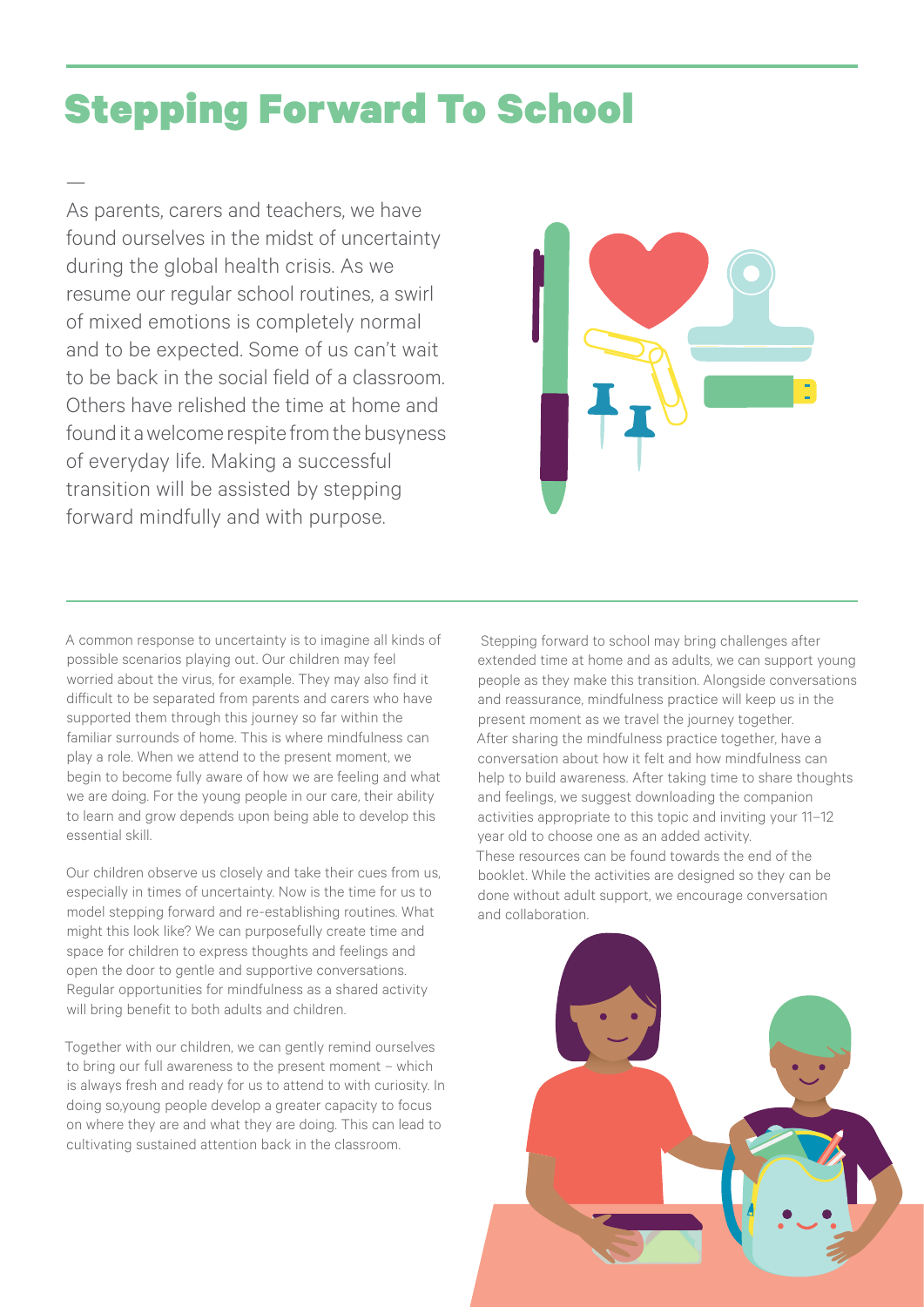Listen to a mindfulness meditation.  $\overline{\phantom{a}}$ A good one for this topic is: Curiosity and Play

#### App Location:

- → All Programs
- → Kids & Youth
- $\rightarrow$  10 12 Year Olds
- → Mindfulness 201 Curiosity
- Curiosity and Play

Web App Link: https://app.smilingmind.com.au/sessions/26/149/

</sup>≫

Continue the conversation using one of the activity sheets at the back of this booklet:

#### **Curious About My Hands**

Giving young people an opportunity to narrow in their focus very deliberately switches on curiosity. [This activity](#page-3-0) encourages mindful observation.

#### **The School Gates**

Young people often have favourite places at school where they love to spend time. [This activity](#page-4-0) focuses on thinking and writing about them.

Deepen the conversation what are some or what are some or what are some or what are some or  $\frac{1}{2}$  $(\mathcal{S})$ by exploring these questions together. Remember, there are no wrong answers:  $\frac{1}{2}$  How can you be a great friend to others as you all return to

What are some of the things you missed about school when

school and get back into the routine?

How do feelings show up for you when you walk into school each morning?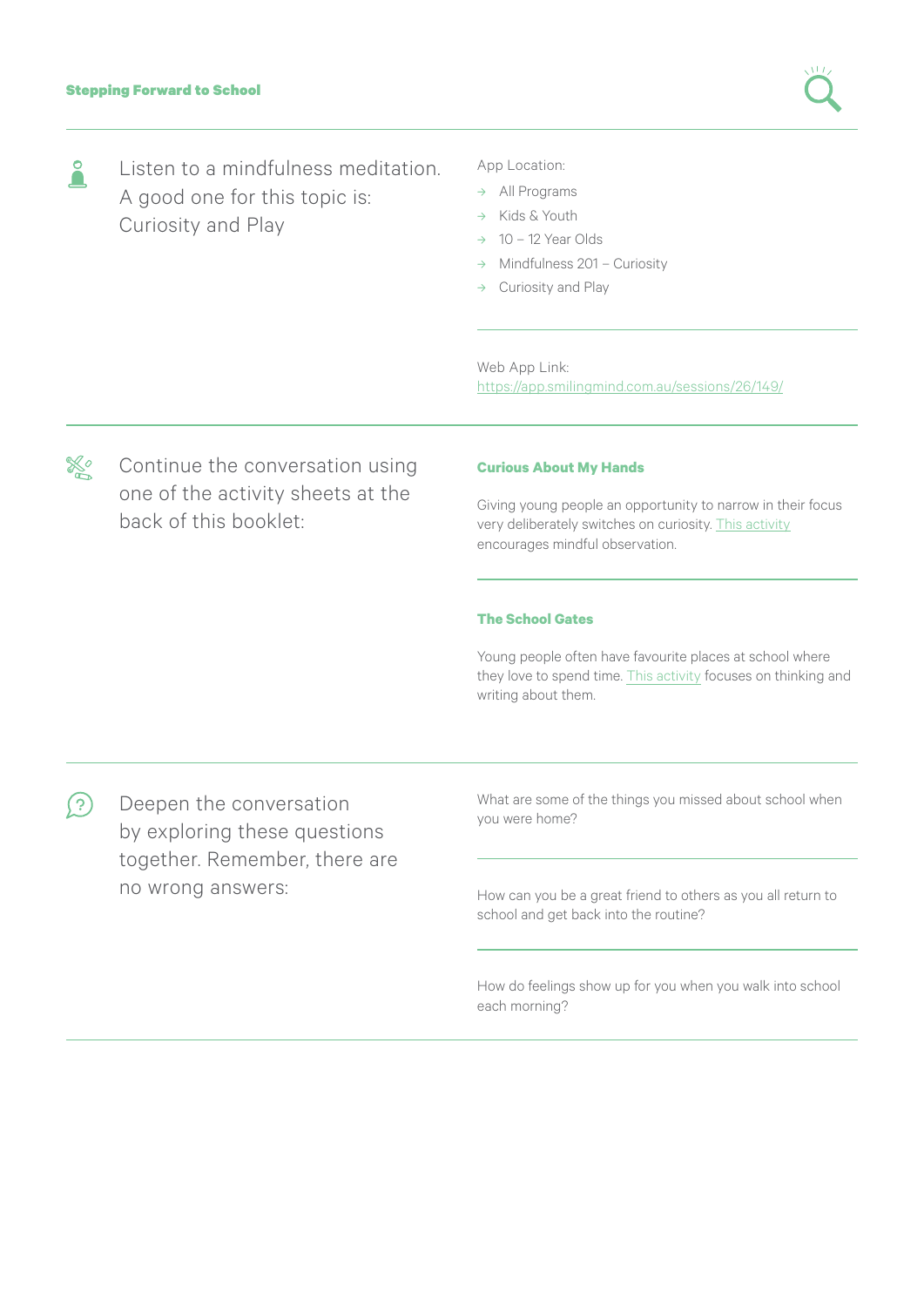## <span id="page-3-0"></span>Curious about my hands.



When we breathe in slowly and fill our bellies, we give ourselves a chance to slow down and be in the present moment. After three deep breaths, look at your hands with deep curiosity, as if you've never seen them before. Examine their many properties in detail: skin colours, texture, their ability to move in different ways, the palm lines and fingernails. Trace around your hands, back and front, and sketch in all of the details you have just noticed. Write about what you have just learned from being deeply curious.

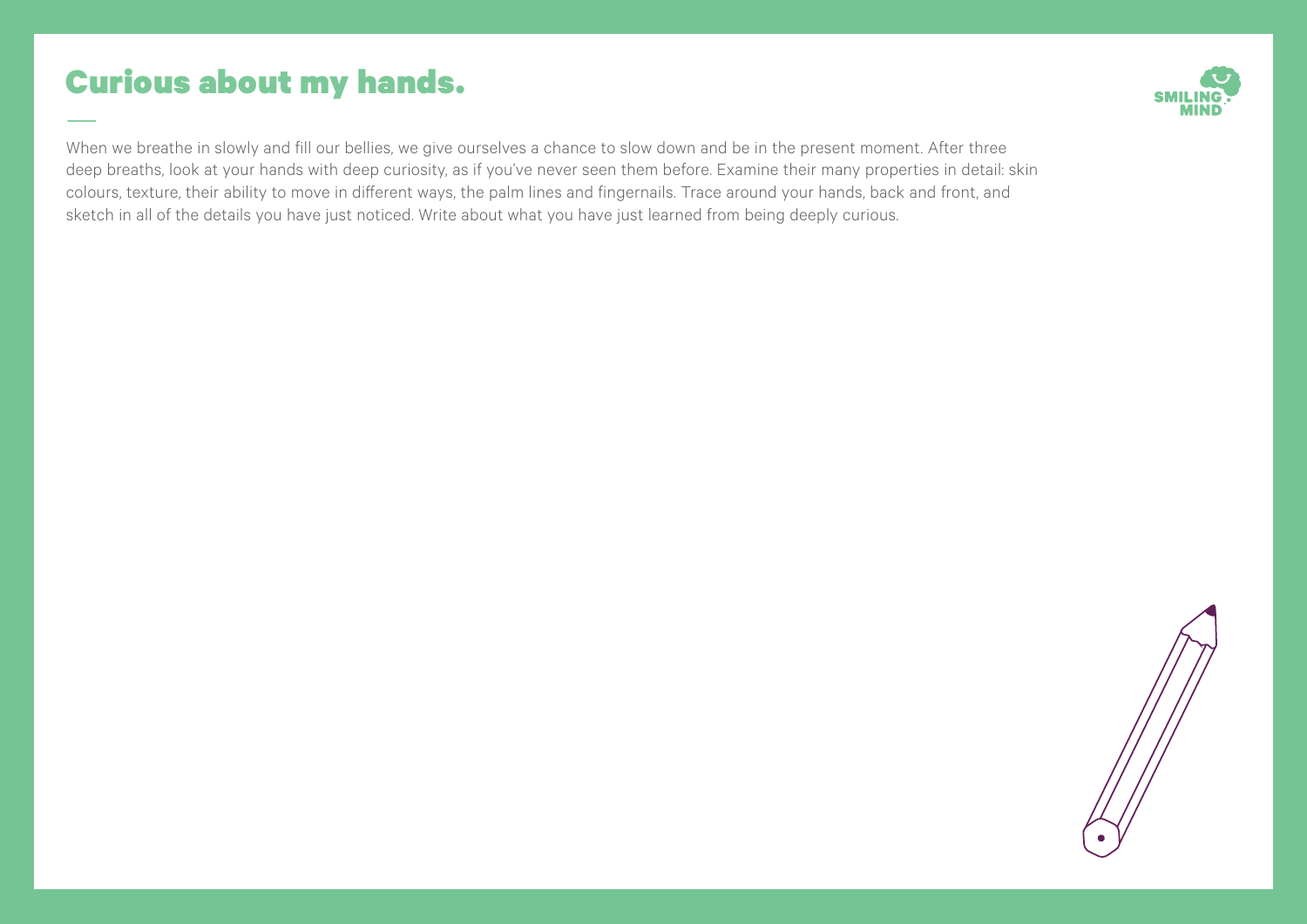## <span id="page-4-0"></span>The school gates.



As you step through the gates and back into the routines of school after time at home, reflect on all of your favourite places and activities at school. Perhaps you love the library, or the outdoor spaces, or the cosy warmth of your classroom. Write about what you are really looking forward to and sketch the favourite places at school you are looking forward to revisiting.